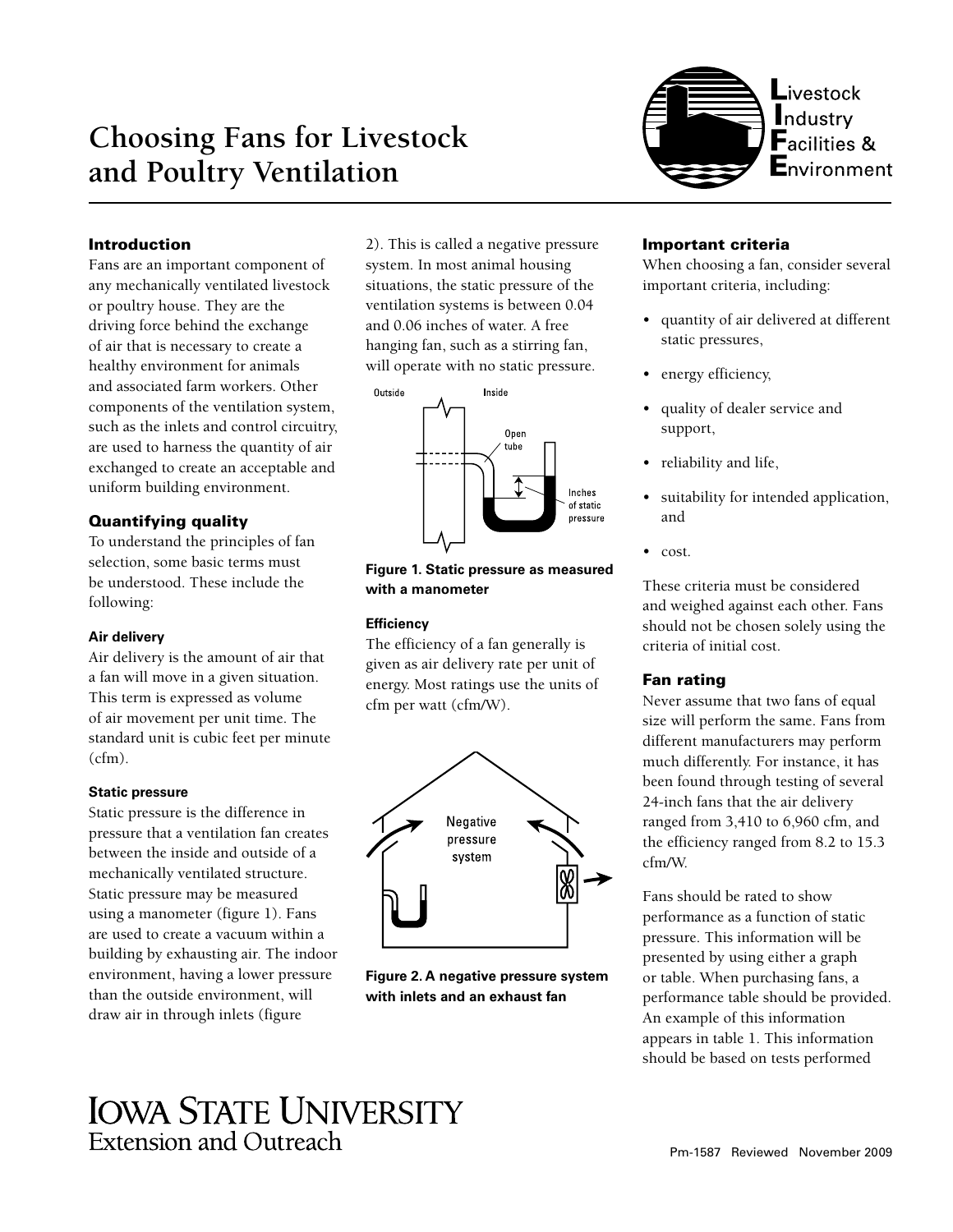using the fans as they will normally operate, including use of guards, shutters, discharge cones, and other accessories. Beware of using manufacturers' data if it is not backed by an independent laboratory. Two laboratories, the Air Movement and Control Association (AMCA) in Chicago and the Bioenvironmental and Structural Systems (BESS) lab at the University of Illinois, are known to test fans impartially. AMCA has been the industry standard for many years. Fans that have been tested by AMCA will carry a decal similar to the building further. Several fans may be one in figure 3.



# **Figure 3. This label indicates that the fan has been tested by the Air Movement and Control Association (AMCA)**

Efficiencies generally are better for larger fans than smaller ones. For instance, a good rating for a 24-inch fan at 0.1 inches of water is 12 cfm/W. But a 36-inch fan should have an efficiency of 17 cfm/W, and a 48-inch fan should have one equivalent to 19 cfm/W.

Typically, mechanical ventilation systems include multiple fans. Various ventilation rates are needed because of the ever-changing outdoor temperature. A minimum ventilation rate is established to maintain a degree of air quality in the building during the winter. A maximum ventilation rate is established during the summer at a point where additional ventilation will not cool the **Table 1. Example fan data for a 24-inch fan with shutter, guard, and discharge cone.**

| Static Pressure in<br>water | Speed<br>rpm | Airflow<br>cfm | Efficiency<br>cfm/W |
|-----------------------------|--------------|----------------|---------------------|
| 0.00                        | 1,078        | 6,590          | 16.6                |
| 0.04                        | 1,073        | 6,268          | 15.5                |
| 0.05                        | 1,071        | 6,178          | 15.1                |
| 0.10                        | 1,065        | 5,750          | 13.7                |
| 0.15                        | 1,061        | 5,333          | 12.5                |
| 0.20                        | 1,058        | 4,798          | 11.1                |
| 0.25                        | 1,060        | 4,137          | 9.7                 |
| 0.30                        | 1,074        | 2,020          | 5.1                 |

used to achieve the various ventilation rates required to bridge between these points. This is called "fan staging." For example, consider a building that requires 1,000 cfm in the winter and 13,000 cfm in the summer. A minimum ventilation fan would be selected that provides approximately 1,000 cfm. The next fan stage might provide 7,000 cfm; 1,000 from the minimum ventilation fan and 6,000 cfm from a second fan. The third stage might add another 6,000 cfm for a total of 13,000 cfm. By staging fans, a relatively constant environment may be maintained. When selecting fans for animal housing, use the rating at 0.125 inches of water to add a safety factor. Pit fans and fans used with evaporative pads use different static pressure criteria.

If the minimum ventilation rate is so low that no fan is available to move the proper amount of air, use a variable speed controller. Fans should not be operated at less than half speed and the second stage should not begin until the minimum ventilation fan has reached full speed. Do not use cycle timers to meet ventilation needs, especially in conjunction with ceiling inlets. Moisture will condense in the attic during periods when the cycling fan is off.

# Factors affecting fan performance

The configuration in which a fan is installed and the manner in which it is maintained greatly affect its performance. Guards generally decrease the fan performance less than 5 percent. Guards should always be left in place because they protect workers from the fan and the fan from objects.

Shutters reduce fan performance from 10 to 25 percent. If fans are to run continuously, shutters should not be installed because they serve no useful purpose in this situation. Dirty shutters can reduce air delivery by as much as 40 percent. Regular cleaning and maintenance keep shutters operating at their manufactured level of efficiency. Lubricate with graphite products to prevent dust from sticking to lubricated parts.

If belt-driven fans are used, check belt tension regularly. Loose belts will cause the fan to be less efficient and contribute to belt wear. An over-tight belt will cause undue wear on bearings. Discharge cones and other well designed fan housings can increase fan efficiency by 15 percent or more. This is due to reduced air turbulence of air entering or leaving the fan.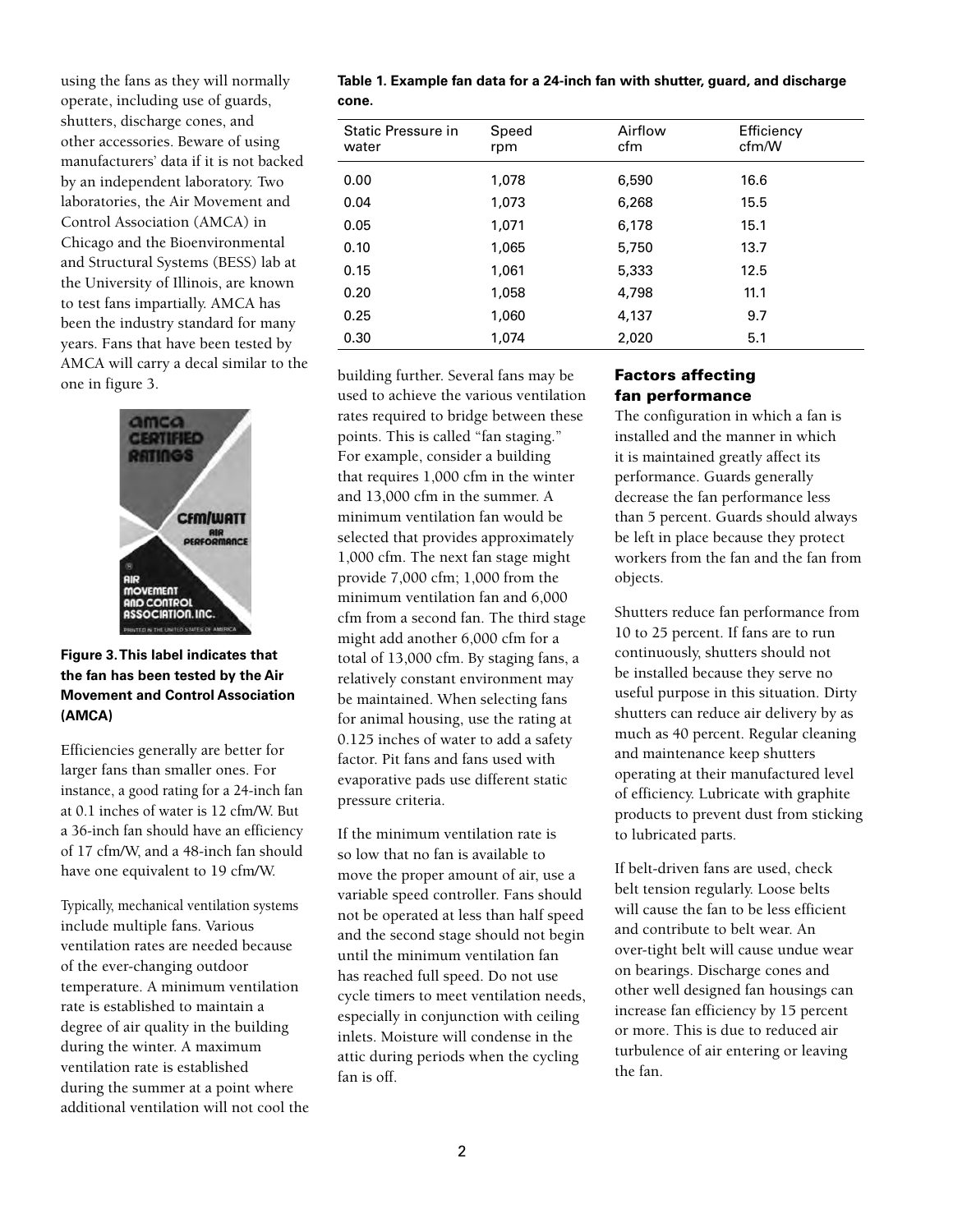# Fans for specialized uses

In certain situations, specific fan characteristics are needed for special uses.

Mixing fans generally are selected for their ability to throw air. This is accomplished by use of special shrouds and deflectors that create a jet of air that travels farther than normal fan discharge. Mixing fans are considered to operate at "free air" or 0.0 inches of static pressure.

Ceiling fans also are used for mixing and are not easily rated because they are free-air fans. Most ceiling fans have small motors and are relatively efficient. They do a good job in situations where temperature stratification is a problem or if air movement is needed in pens with solid partitions.

Minimum ventilation fans are used to provide ventilation air during cold conditions. Generally, these fans are sized by calculating a required quantity of air to ensure proper air quality. The fan selected then provides this amount of ventilation air by running continuously, by running on a variable speed, or, in the case of some poultry facilities, by intermittent operation using a cycle timer. These fans should be influenced little by changes in static pressure. In other words, air delivery at 0.04 and 0.1 inches of static pressure should be nearly equal. This is to prevent substandard ventilation during windy winter conditions. Use the rated air delivery at 0.125 inches of static pressure to select minimum ventilation fans. If minimum ventilation fans run continuously, do not install shutters.

Fans used for under-slat ventilation or pit fans should have sealed motors and be made of corrosion-resistant materials. If they are used on a pit duct, select a fan that will move the required air at 0.25 to 0.30 inches of water. Deep-pit buildings should use pit fans for minimum ventilation.

Fans used in livestock ventilation systems using evaporative cooling pads should be sized to provide the necessary air flow at higher static pressure. This is necessary because of increased resistance from drawing air through wetted pads. Fans used to draw air through evaporative pads should be sized based on static pressure of 0.15 to 0.2 inches of water, depending on the thickness and material of the evaporative pad.

# Fan installation

The location and wiring of fans are essential to good performance and safety of operation. The following are some guidelines to fan installation:

1. Fans should be installed on the side opposite the prevailing winds, if possible. If a sheltered area is not available, commercially available fan shrouds help reduce the effect of wind on fan performance.

2. Inlets should not be installed within 8 feet of fans. When installed closer, the ventilation system may be thwarted by exhausting fresh air rather than mixing it within the building.

3. Motors must be securely fastened to a rigid, flat surface to prevent vibration and to minimize noise.

- 4. Fan motor circuits should have:
- •branch circuit overcurrent protection to protect circuit conductors against short circuits and ground fault currents;
- •a power disconnect to completely disconnect the motor from the power supply;
- •a controller to start and stop the motor, and to interrupt the current if the motor fails; and
- •an overload protection device to disconnect an overloaded motor.

5. Increase wire size when locating motors a distance from the power source. Wire size must be adequate to minimize voltage drop during startup and running. Inadequately sized wire can cause motor failure. Table 2 gives proper copper wire conductor sizes.

### Sizes of openings

Although fans are a necessary part of a mechanical ventilation system, they are not the only thing to consider. Also needed is some way to bring air into a negative pressure system. A standard rule for sizing air openings is to provide one square foot of area for every 800 cfm of capacity. Inlet placement is the key to good distribution of fresh air.

# Summary

Good quality fans are essential for proper performance of mechanically ventilated livestock facilities. Inefficient fans can add to production cost in two ways. The most obvious cost is wasted energy that is expended while using an inefficient fan. Another cost, and one that probably has a much greater effect on profit, is associated with poor air quality in the building. Fans that are inefficient do not move as much air as one might think. This allows air quality to diminish and therefore stresses animals. Stress to animals can lead to disease problems as well as less than optimal animal growth and feed conversion.